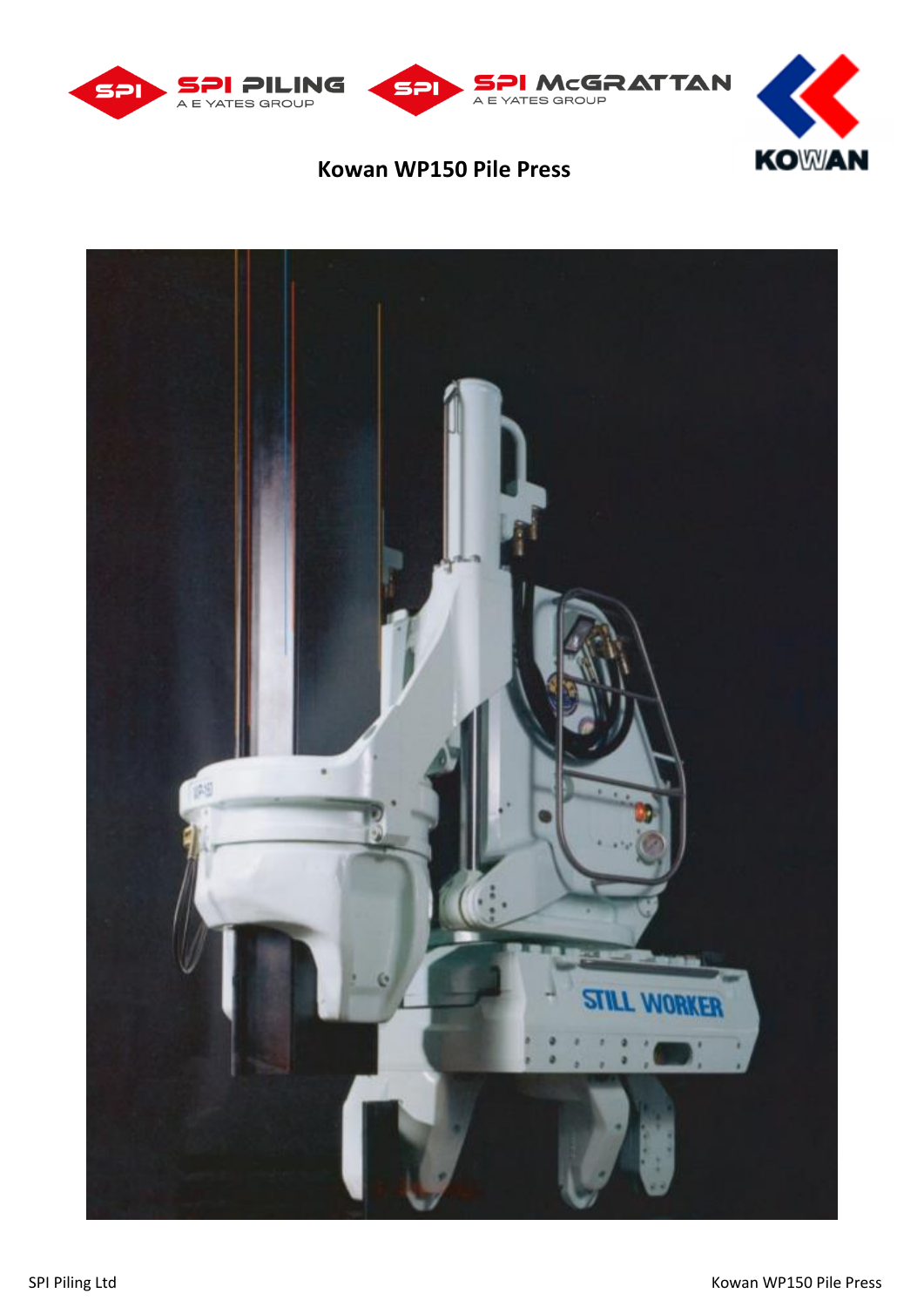





#### ▪ **SPECIFICATION**

| <b>STILL WORKER</b>           | <b>WP-150</b>                                                                                                                      |
|-------------------------------|------------------------------------------------------------------------------------------------------------------------------------|
| MAX.Pressing-in Force         | 1,500kN                                                                                                                            |
| MAX. Drawing -out Force       | 1,600kN                                                                                                                            |
| <b>Stroke</b>                 | 800mm                                                                                                                              |
| Pressing-in Speed             | 1.8-23.0 m/min                                                                                                                     |
| Drawing-out Speed             | 1.9-18.0 m/min                                                                                                                     |
| <b>Tilting Device</b>         | +5 degrees                                                                                                                         |
| <b>Mast Rotation</b>          | 180 degrees                                                                                                                        |
| <b>Applicable Sheet Piles</b> | U Profile 400mm-600mm<br>In case of 400mm-pitch sheet piles, the optional use of<br>No.1 or No.3 Clamp for No2 Clamp is necessary. |
| <b>Operation System</b>       | Wireless radio-control & cabled remote-<br>control                                                                                 |
| Moving System                 | Self-moving                                                                                                                        |
| Greases                       | <b>Biodegradable Greases</b>                                                                                                       |
| Machine Length                | 2,455mm                                                                                                                            |
| Machine width                 | 1,140mm                                                                                                                            |
| Machine Height                | 2,580mm                                                                                                                            |
|                               | (Max3 31,0mm                                                                                                                       |
| Weight                        | 9,500kg / 11,200 on stand (at delivery)                                                                                            |
| <b>HYDRAULIC POWER UNIT</b>   | <b>TE-200C</b>                                                                                                                     |
| Power                         | Diesel Engine 4-Cycle, Water-Cooled Direct<br>Injection Turbo                                                                      |
| <b>Output Rating</b>          | 168kW/1,800min-1                                                                                                                   |
| Pump                          | Variable-Capacity Pump                                                                                                             |
| <b>Pressure Rating</b>        | 35MPa max.                                                                                                                         |
| <b>Fuel Oil Tank</b>          | 350 Litres                                                                                                                         |
| <b>Hydraulic Fuel Tank</b>    | 550 Litres                                                                                                                         |
| Weight                        | 5,460 kg                                                                                                                           |

# ▪ **HYDRAULIC POWER UNIT (TE-200C)**



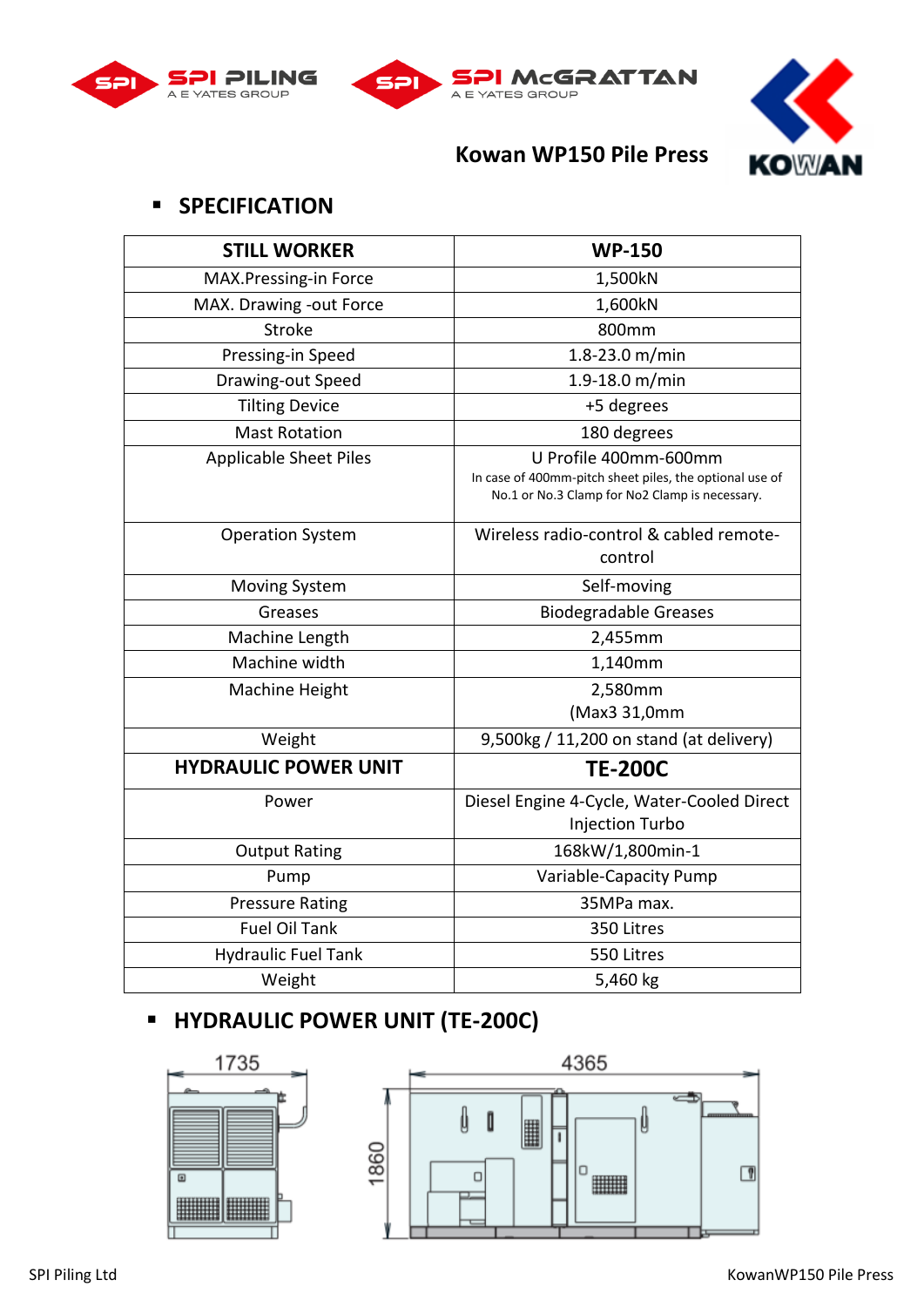





#### ▪ **Press-in and extracts three kinds of U piles**

WP-100/150 can press-in and extracts 400/500/600mm U Piles by exchanging the position of clamps.



▪ **WP-150**